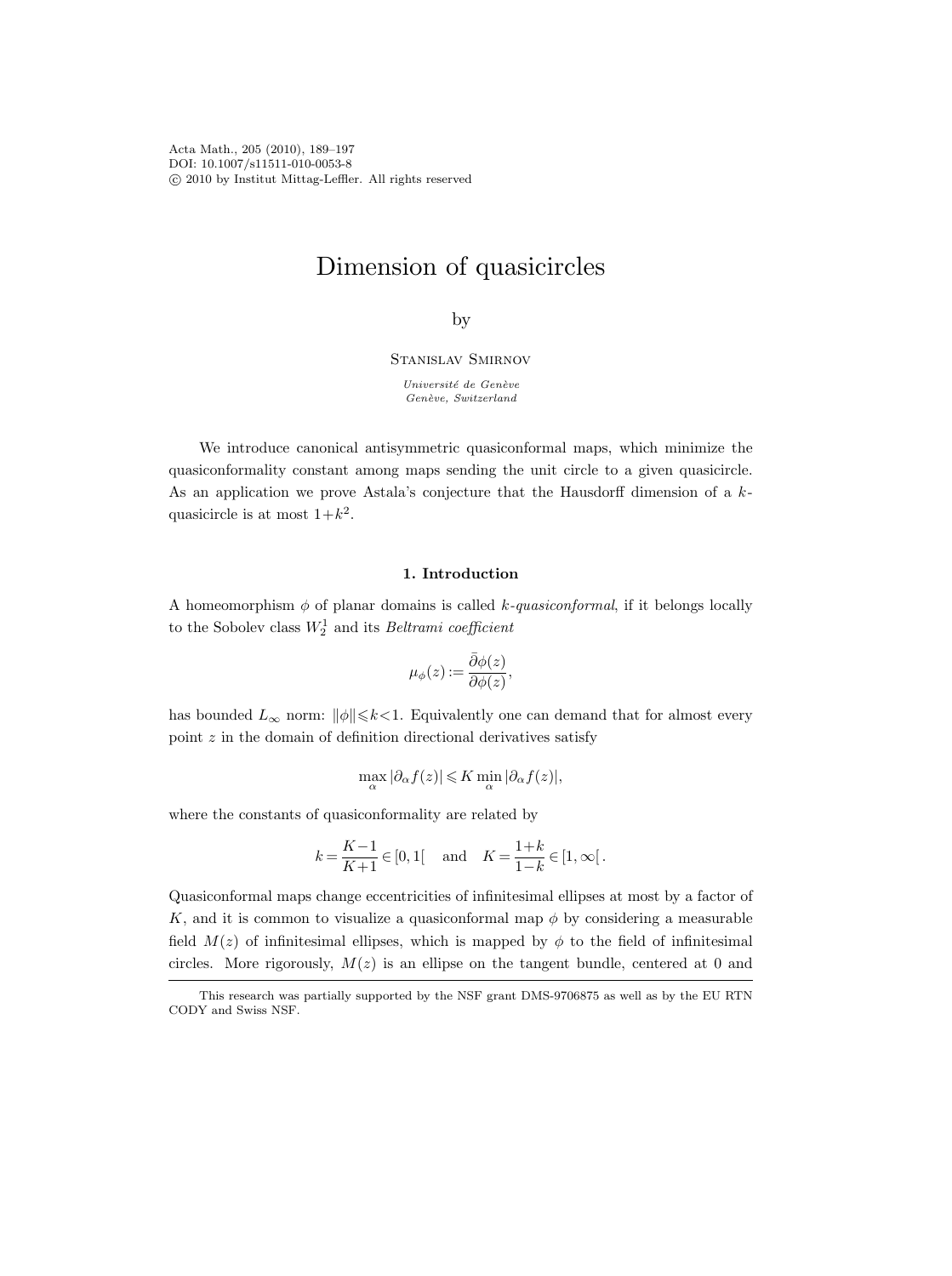### 190 s. SMIRNOV

defined up to homothety. Being preimage of a circle under the differential of  $\phi$  at z, in the complex coordinate  $v \in T_z \mathbb{C}$  it is given by the equation  $|v+\overline{v}\mu_{\phi}(z)|$  = constant, and so its eccentricity is equal to

$$
\frac{\left|1+|\mu_{\phi}(z)|\right|}{\left|1-|\mu_{\phi}(z)|\right|} \leq K.
$$

Quasiconformal maps constitute an important generalization of conformal maps, which one obtains for  $K=1$  (or  $k=0$ ). However, while conformal maps preserve the Hausdorff dimension, quasiconformal maps can alter it. Understanding this phenomenon was a major challenge until the work [1] of Astala, where he obtained sharp estimates for the area and dimension distortion in terms of the quasiconformality constants. In particular, the image of a set of Hausdorff dimension 1 under a k-quasiconformal map can have dimension at most  $1+k$ , which can be attained for certain Cantor-type sets (like the Garnett–Ivanov square fractal).

Nevertheless this work left open the question of the dimensional distortion of the subsets of smooth curves. Astala's work [1] implies that a  $k$ -quasicircle (that is an image of a circle under a k-quasiconformal map) has the Hausdorff dimension at most  $1+k$ , being an image of a 1-dimensional set. However, some years earlier, Becker and Pommerenke have shown in  $[2]$  that the Hausdorff dimension of a k-quasicircle cannot exceed  $1+37k^2$ . The Becker–Pommerenke estimate is better than Astala's for very small values of k because of its quadratic behavior, which they have shown to be sharp. Apparently, some properties of a circle were making it harder to increase its dimension by a quasiconformal map. Motivated by the two available estimates, Astala conjectured in [1] that the Hausdorff dimension of k-quasicircles cannot exceed  $1+k^2$ .

In this paper we prove Astala's conjecture:

THEOREM 1. The Hausdorff dimension of a k-quasicircle is at most  $1+k^2$ .

Remark 2. Our proof has some technical simplifications compared to Astala's since we are estimating only the dimension, and do not address the question of the Hausdorff measure.

*Remark* 3. It easily follows that a  $k$ -quasiconformal image of any smooth curve satisfies the same estimate.

The question about the sharpness remains open. In contrast to the general case, where sharpness of Astala's estimates follows relatively easily from the proof, here the question seems to be more difficult and have deep connections. Our methods rely on representing quasicircles by canonical antisymmetric Beltrami coefficients, and are related to difficult questions of quantifying the fine structure of harmonic measures and boundary dimensional distortion of conformal maps.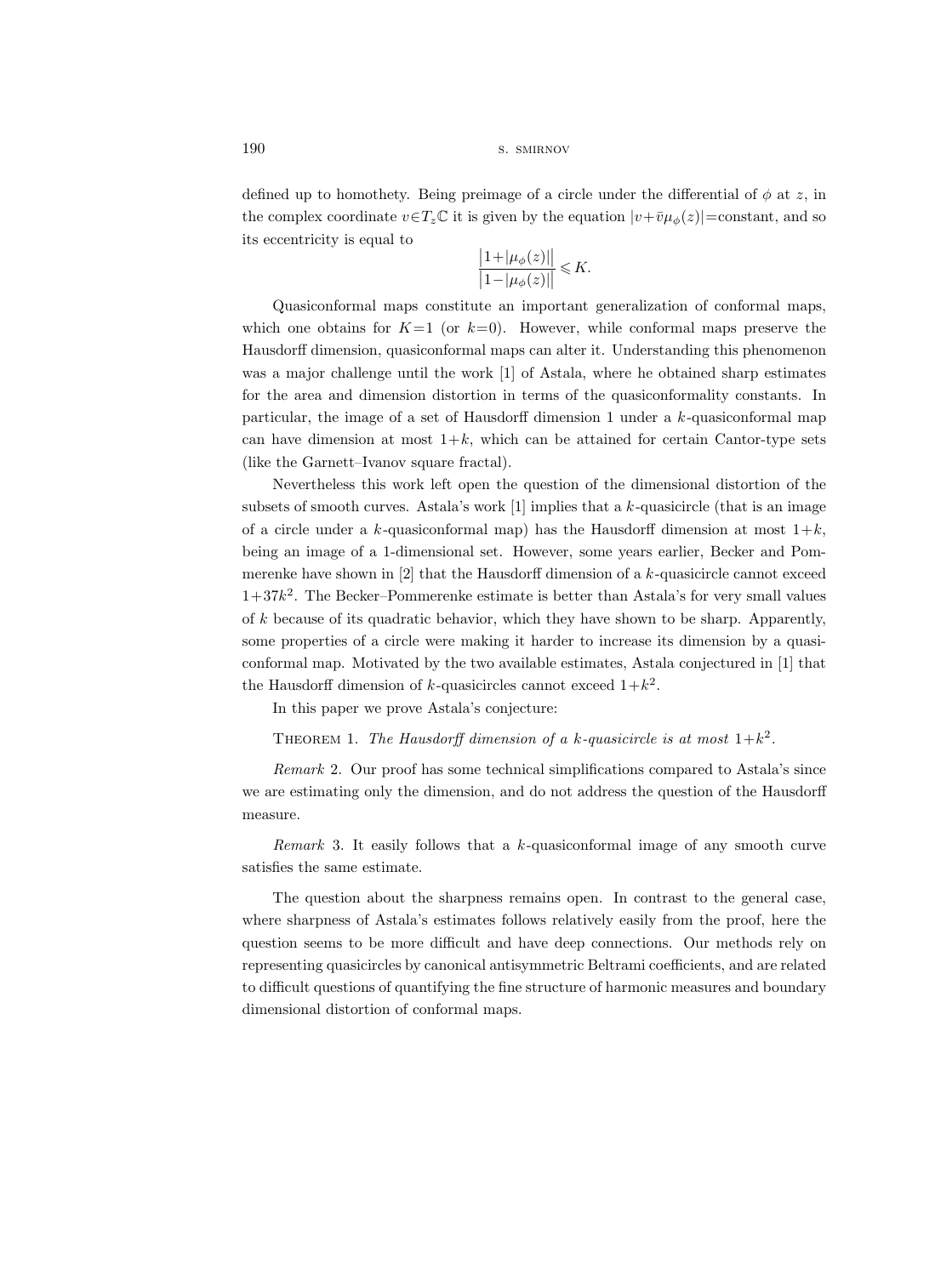The strategy of our proof is similar to Astala's [1]: we employ holomorphic motions and thermodynamic formalism of [5] and [6]. The difference is that we establish a "canonical Beltrami representation" for quasicircles, which exhibits an interesting kind of symmetry. This allows us to embed the quasicircle into a symmetric holomorphic motion and use a better version of Harnack's inequality.

We formulate the theorem for a k-quasiline, that is an image of the real line  $\mathbb R$ under a k-quasiconformal map. One obtains the quasicircle formulation by conjugating by a Möbius map which sends the real line to a circle and hence replaces the complex conjugation  $\bar{z}$  by the inversion with respect to the circle in question.

THEOREM 4. (Canonical Beltrami representation) For a curve  $\Gamma$  the following conditions are equivalent:

- (i)  $\Gamma$  is a k-quasiline;
- (ii)  $\Gamma = \psi(\mathbb{R})$  with  $\|\mu_{\psi}\| \leq 2k/(1+k^2)$  and  $\mu_{\psi}(z)=0, z \in \mathbb{C}_{+}$ ;
- (iii)  $\Gamma = \phi(\mathbb{R})$  with  $\|\mu_{\phi}\| \leq k$  and

$$
\mu_{\phi}(\bar{z}) = -\overline{\mu_{\phi}(z)}.
$$
\n(1)

Remark 5. In the language of ellipses, condition (1) means that the ellipse  $M(\bar{z})$  at z is a rotated by  $\frac{1}{2}\pi$  complex conjugate of the ellipse  $M(z)$ .

Remark 6. If

$$
\mu_{\phi}(\bar{z}) = \overline{\mu_{\phi}(z)},\tag{2}
$$

or equivalently the infinitesimal ellipse  $M(z)$  at z is a complex conjugate  $\overline{M(\bar{z})}$  of the ellipse at  $\bar{z}$ , then by symmetry the real line is mapped to the real line (though quasisymmetrically perturbed), so the Beltrami coefficient is "wasted". On the other hand, the theorem above shows that in the case of (1) the Beltrami coefficient is "optimal" among the ones representing the same quasicircle. Note that we represent every quasiconformal map as a superposition of two maps with better quasiconformality constants and satisfying (1) and (2), respectively.

# 2. Proofs

#### 2.1. Proof of Theorem 4

It is more illustrative to work with ellipse fields rather than Beltrami coefficients. For a (measurable) ellipse field  $M(z)$  we will denote by  $||M||$  the essential supremum of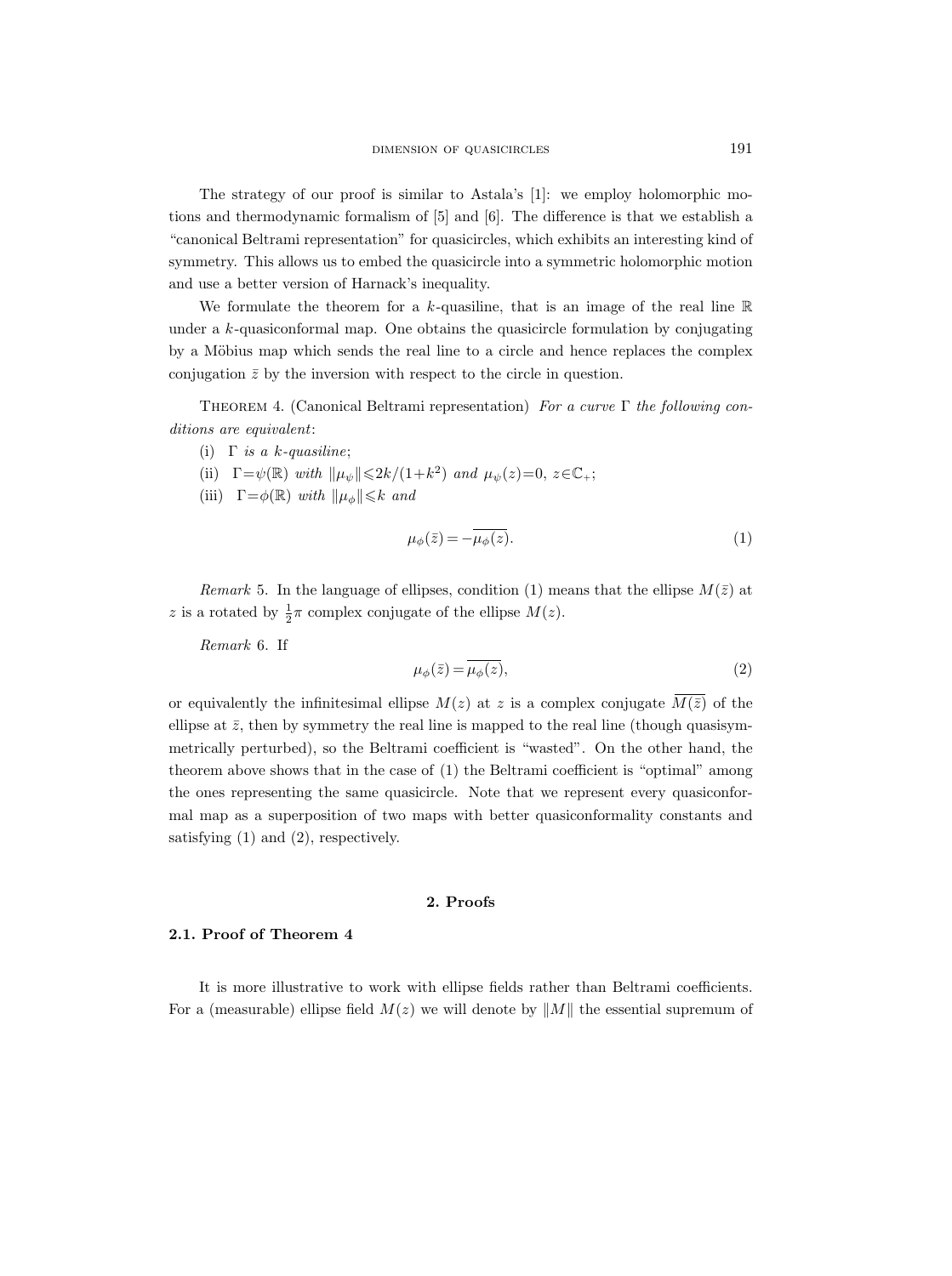the eccentricities, which is related to the norm of the corresponding Beltrami coefficient  $\mu$  by  $||M||=(1+||\mu||)(1-||\mu||)$ .

(i)  $\Rightarrow$  (ii). Let  $N(z)$ ,  $||N|| \le K := (1+k)/(1-k)$ , be the ellipse field representing a k-quasiconformal map  $\eta$ , which maps R onto Γ. We will "correct" the map  $\theta$  by precomposing it with a carefully selected map which preserves the real line. We construct this new quasiconformal map  $\alpha$  by means of an ellipse field A:

$$
A(z) = \begin{cases} \overline{N(\overline{z})}, & \text{if } z \in \mathbb{C}_{-}, \\ N(z), & \text{if } z \in \mathbb{C}_{+}. \end{cases}
$$

Then the map  $\psi := \eta \circ \alpha^{-1}$  is the desired one. Indeed, by Remark 6 the map  $\alpha$  preserves the real line, so  $\psi(\mathbb{R}) = \eta(\alpha^{-1}(\mathbb{R})) = \eta(\mathbb{R}) = \Gamma$ . For z in the upper half-plane both  $\eta$  and  $\alpha$  send the ellipse field  $N(z)$  to the field of circles, hence the map  $\psi = \eta \circ \alpha^{-1}$  preserves the field of circles and is conformal in the upper half-plane. In the lower half-plane both  $\eta$  and  $\alpha$  change eccentricities by at most K, so  $\psi$  changes eccentricities by at most  $K^2$ . Thus  $\|\mu_{\psi}\| \leqslant (K^2-1)/(K^2+1)=2k/(1+k^2)$ .

(ii)  $\Rightarrow$  (iii). Let  $M(z)$ ,  $||M|| \leq K'$ , be the ellipse field representing the  $2k/(1+k^2)$ quasiconformal map  $\psi$ , with

$$
K' = \frac{1+2k/(1+k^2)}{1-2k/(1+k^2)} = \left(\frac{1+k}{1-k}\right)^2 = K^2.
$$

Define a new quasiconformal map  $\beta$  by means of a new ellipse field B:

$$
B(z) = \begin{cases} \sqrt{M(z)}, & \text{if } z \in \mathbb{C}_{-},\\ \sqrt{M(\bar{z})}, & \text{if } z \in \mathbb{C}_{+}. \end{cases}
$$

Here  $\sqrt{M}$  denotes the ellipse with the same alignment whose eccentricity is the square root of  $M$ 's eccentricity (note that we do not rotate the ellipses, just change their eccentricities). Then the map  $\phi := \psi \circ \beta^{-1}$  is the desired one. As before, by Remark 6 the map β preserves the real line, so  $\phi(\mathbb{R})=\psi(\mathbb{R})=\Gamma$ .

Let  $L(z)$  be the image of the field  $M(z)$  under the map  $\beta$ , or equivalently the preimage of the circle field under the map  $\phi$ . For z in the lower half-plane,  $\beta$  sends the ellipse field  $\sqrt{M(z)}$  to the field of circles, hence we conclude that there  $||L|| \leq K = \sqrt{K'}$ . Using "symmetric" construction of  $\beta$  we conclude that for z in the upper half-plane, it sends  $M(z)$ , which is just a circle field there, to  $iL(z)$ , i.e. the rotation of  $L(z)$  by  $\frac{1}{2}\pi$ . Rephrasing in terms of Beltrami coefficients, we arrive at (1).

(iii)  $\Rightarrow$  (i). This is trivial since  $\phi$  is already k-quasiconformal.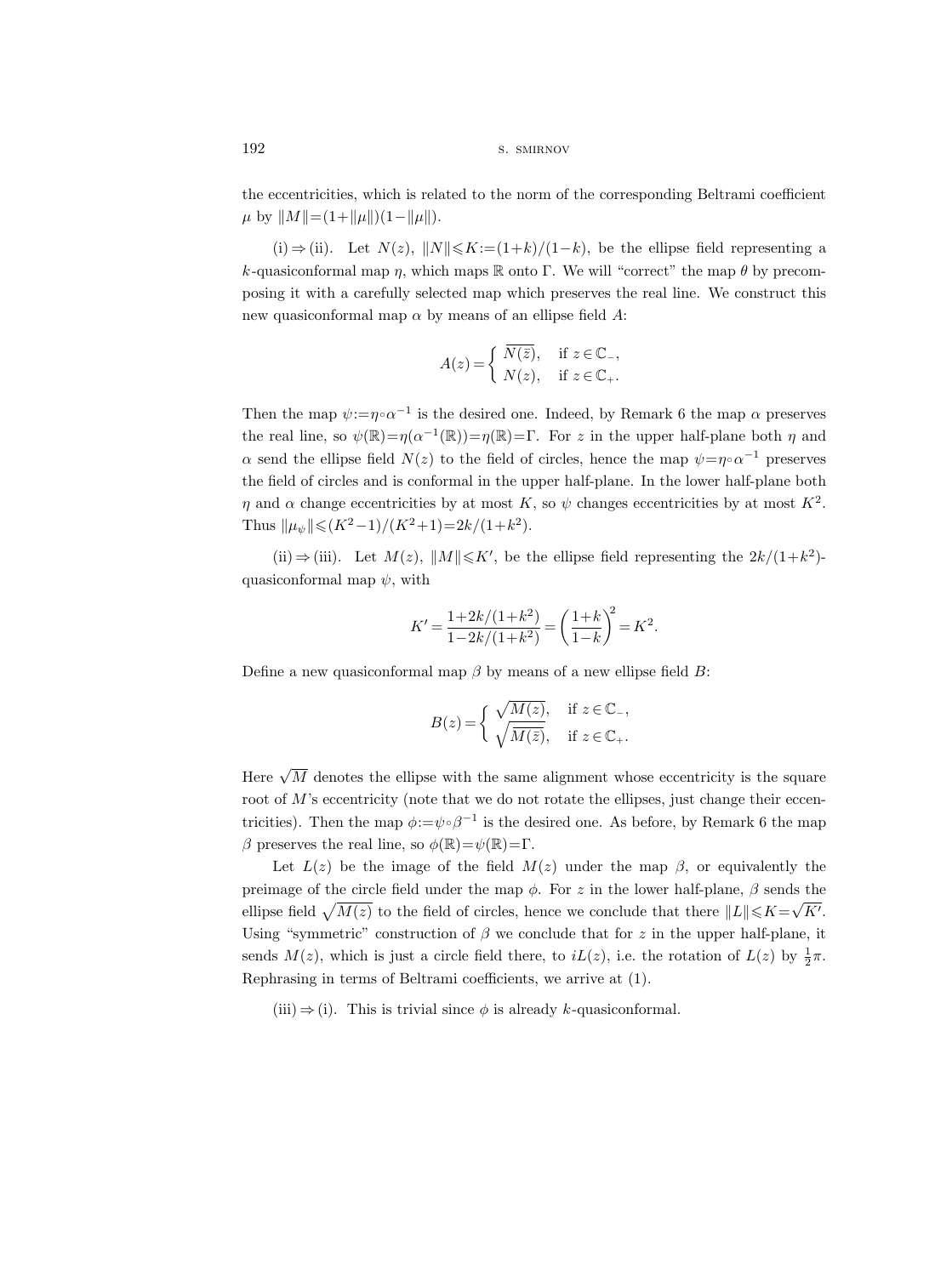#### 2.2. The symmetric Harnack inequality

LEMMA 7. (Symmetric Harnack inequality) Let  $h$  be a positive harmonic function in the unit disk D, whose partial derivative at the origin vanishes in the direction of some  $\lambda \in \mathbb{D}$ :  $\partial_{\lambda}h(0)=0$ . Then h satisfies the following stronger version of Harnack's inequality:

$$
\frac{1-|\lambda|^2}{1+|\lambda|^2}h(\lambda)\leqslant h(0)\leqslant \frac{1+|\lambda|^2}{1-|\lambda|^2}h(\lambda).
$$

Remark 8. Unlike the usual Harnack's inequality, the one-sided estimate is not valid for subharmonic functions. Therefore the combination of Becker–Pommerenke's and Astala's results does not automatically give the  $1+k^2$  estimate.

*Proof.* Without loss of generality, we may assume that  $h(0)=1$  and the gradient of h vanishes at the origin. Otherwise we consider the function  $(h(z) + h(z^*))/2h(0)$ , where  $*$  denotes the symmetry with respect to the line through the origin and  $\lambda$ .

Then the function

$$
f := \frac{z-1}{z+1} \circ (h + i\tilde{h})
$$

is analytic from the unit disk  $\mathbb D$  to itself (here  $\tilde{h}$  denotes the harmonic conjugate). Moreover, f preserves the origin and  $f'(0)=0$ , since  $\nabla h(0)=0$ . Thus we can apply the Schwarz lemma to the function  $f(z)/z$ , concluding that  $|f(\lambda)| \leq |\lambda|^2$ . This implies that

$$
h(\lambda) \leq \frac{1+|\lambda|^2}{1-|\lambda|^2}
$$
 and  $h(\lambda) \geq \frac{1-|\lambda|^2}{1+|\lambda|^2}$ .

#### 2.3. Proof of Theorem 1

Take a k-quasiline  $\Gamma$  and its representation by a k-quasiconformal map  $\phi$  with Beltrami coefficient  $\mu$  satisfying (1). Include  $\phi$  into the standard holomorphic motion of maps  $\phi_{\lambda}, \lambda \in \mathbb{D}$ , whose Beltrami coefficients are given by  $\mu_{\lambda} := \mu \lambda / k$  and which preserve the points 0, 1 and  $\infty$ . As usual,  $\phi_0 = id$  and  $\phi_k = \phi$ . Because of the particular symmetric behavior (1) of  $\mu_k$ , we conclude that  $\mu_\lambda$  satisfies (1) for real  $\lambda$  and (2) for imaginary  $\lambda$ . There is additional symmetry: for real values of  $\lambda$  one has  $\phi_{\lambda}(z)=\phi_{-\lambda}(\bar{z}),$  which follows from the same property for  $\mu_{\lambda}$ .

We proceed as in [1] with some simplifications in estimating the distortion.

To this effect, fix a radius  $\varrho \in (\frac{1}{2}, 1)$ , and consider for the time being only  $\lambda$  inside the slightly smaller disk  $\varrho \mathbb{D}$ , so the maps  $\phi_{\lambda}$  have uniform quasiconformality constants. Note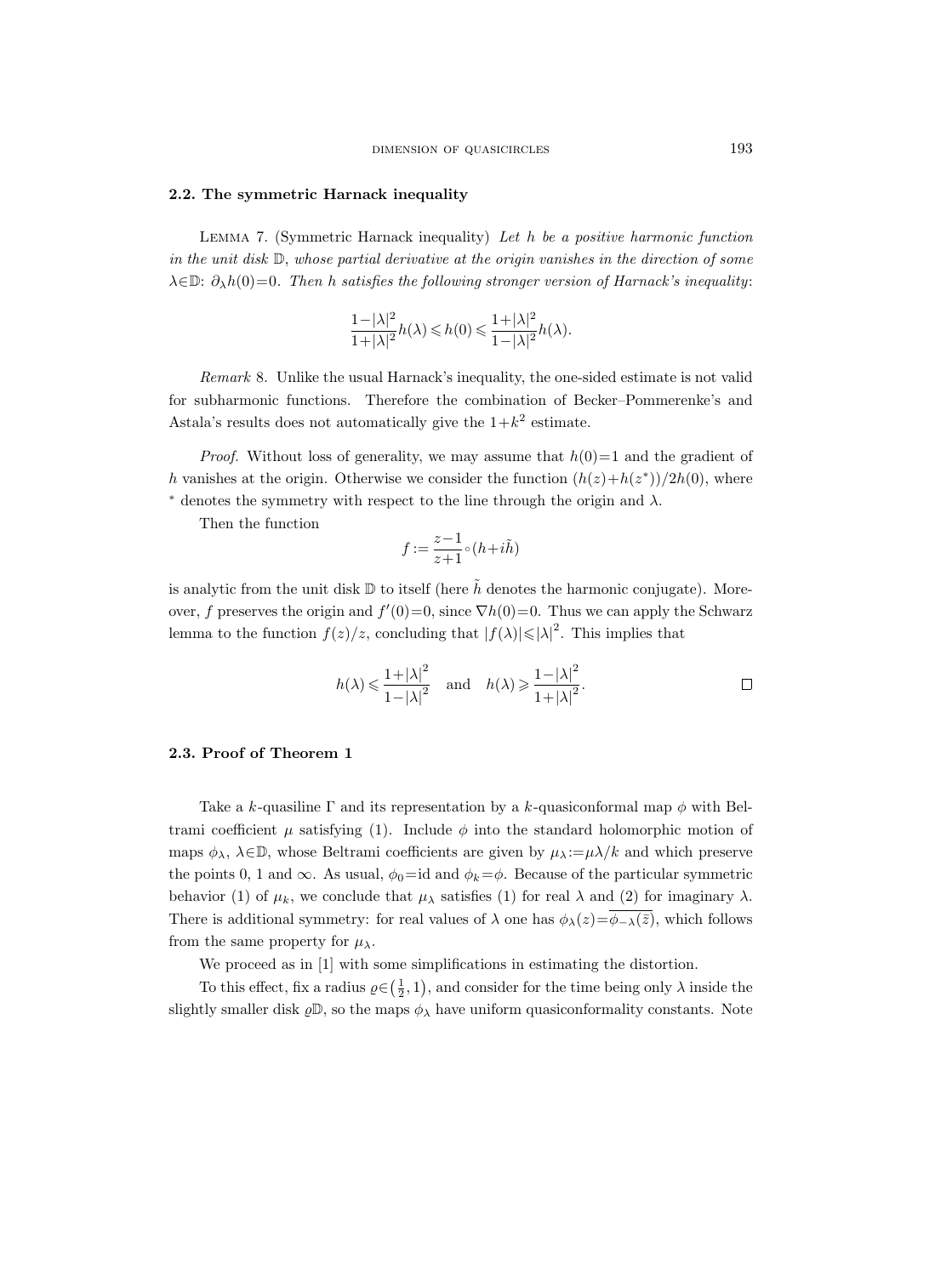194 s. SMIRNOV

that by the results of Gehring (see e.g. [7, Theorem 18.1]) the maps  $\phi_{\lambda}$  are uniformly quasisymmetric, so there is a constant  $C=C(\varrho)$  such that

$$
|z-x| \le |y-x| \quad \Longrightarrow \quad |\phi_{\lambda}(z) - \phi_{\lambda}(x)| \le C|\phi_{\lambda}(y) - \phi_{\lambda}(x)|,\tag{3}
$$

$$
C|z-x| \leq |y-x| \quad \Longrightarrow \quad 2|\phi_{\lambda}(z) - \phi_{\lambda}(x)| \leq |\phi_{\lambda}(y) - \phi_{\lambda}(x)|. \tag{4}
$$

It is enough to estimate the dimension of the image of the interval  $[0, 1]$ . Cover it by n intervals  $[a_j, b_j]$  of length  $1/n$ , and denote by  $B_j(\lambda)$  the ball centered at  $\phi_\lambda(a_j)$  whose boundary circle passes through  $\phi_{\lambda}(b_j)$ . Note that its "complex radius"

$$
r_j(\lambda) := \phi_{\lambda}(b_j) - \phi_{\lambda}(a_j)
$$

is a holomorphic function of  $\lambda$ .

The image of the interval  $[0, 1]$  is covered by the images of small intervals, each having diameter at most  $C|r_i(\lambda)|$  by (3). So, to estimate the Hausdorff dimension, we have to estimate the sums

$$
\sum_{j=1}^{n} \operatorname{diam}(\phi_{\lambda}[a_j, b_j])^p \leq C^p \sum_{j=1}^{n} |r_j(\lambda)|^p.
$$
 (5)

We will estimate the logarithm of the right-hand side. The logarithm is a concave function, so applying the Jensen inequality to the collection of points  $\{ |r_j(\lambda)|^p / \nu_j \}_{j=1}^n$  with weights  $\{\nu_j\}_{j=1}^n$  summing to one, we obtain that

$$
\log \sum_{j=1}^{n} |r_j(\lambda)|^p = \log \sum_{j=1}^{n} \nu_j \frac{|r_j(\lambda)|^p}{\nu_j} \ge \sum_{j=1}^{n} \nu_j \log \frac{|r_j(\lambda)|^p}{\nu_j} = I_\nu - p\Lambda_\nu(\lambda),\tag{6}
$$

where  $I_{\nu} := -\sum_{j=1}^{n} \nu_j \log \nu_j$  is the "entropy" and

$$
\Lambda_{\nu}(\lambda) := -\sum_{j=1}^{n} \nu_j \log |r_j(\lambda)|
$$

is the "Lyapunov exponent" of the probability distribution  $\{\nu_j\}_{j=1}^n$ . Note that the Lyapunov exponent is a harmonic function of  $\lambda$ , since  $r_j(\lambda)$  are holomorphic.

The equality in (6) is attained if  $\nu_j$  are chosen proportional to  $|r_j(\lambda)|^p$ , and we deduce the variational principle from Astala's work [1]:

$$
\log \sum_{j=1}^{n} |r_j(\lambda)|^p = \sup_{\nu} (I_{\nu} - p\Lambda_{\nu}(\lambda)),
$$
\n(7)

where the supremum is taken over all probability distributions  $\nu$ .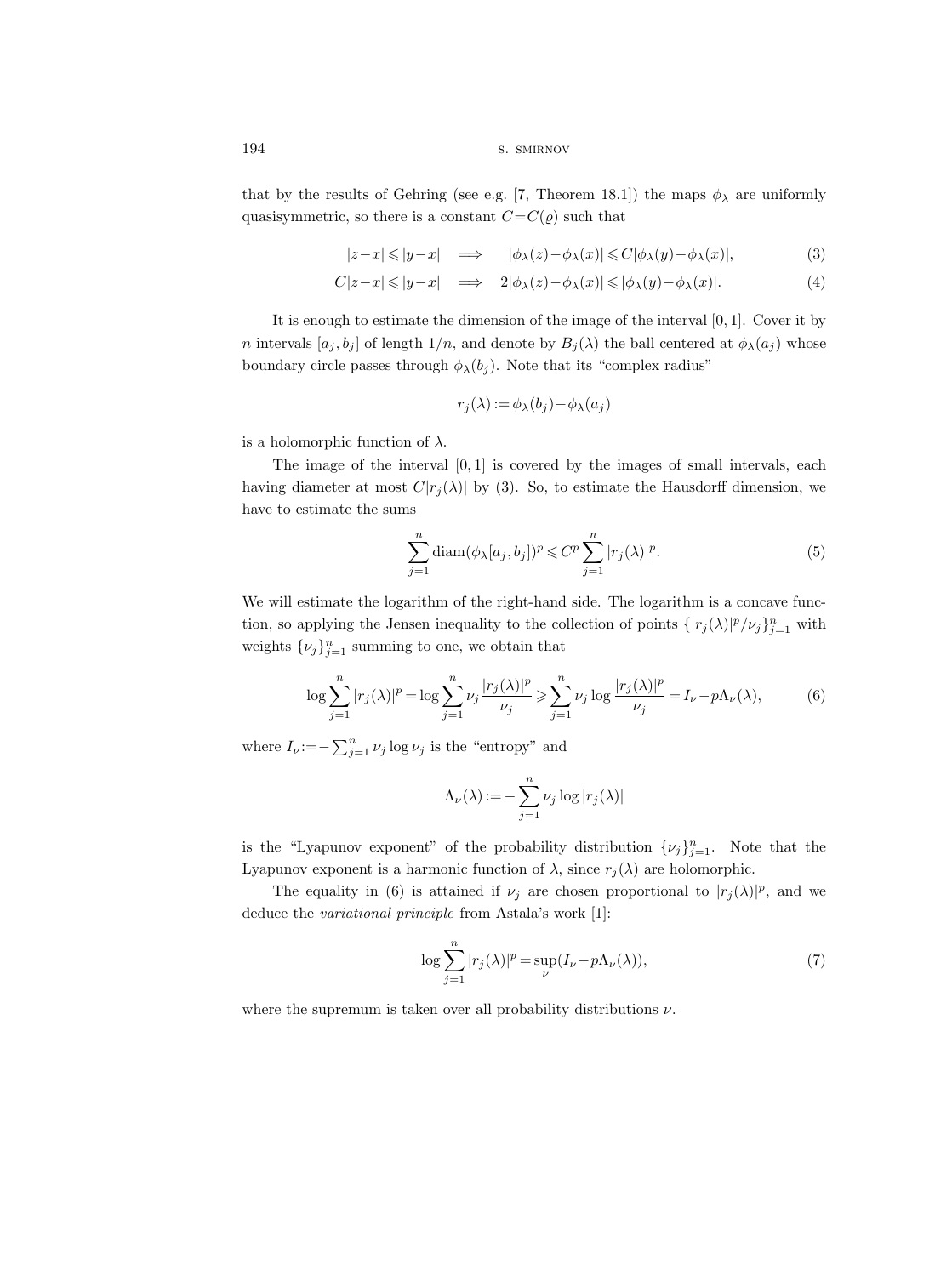Fix some distribution  $\nu$  and consider the function

$$
H(\lambda) := 2\Lambda_{\nu}(\lambda) - I_{\nu} + 3\log C.
$$

It is harmonic in  $\lambda$  (since  $\Lambda_{\nu}$  is) and is an even function on the real line (because of the symmetry of our motion  $r_j(\lambda) = \overline{r_j(-\lambda)}$  for  $\lambda \in \mathbb{R}$ ). By (4), the balls  $B_j(\lambda)$  cover every point at most  $C$  times, while, by  $(3)$ , their union is contained in a ball of radius  $C$ . Hence we can write

$$
\sum_{j=1}^{n} |r_j(\lambda)|^2 \leqslant C^3,
$$

deducing by the variational principle (7) that

$$
I_{\nu} - 2\Lambda_{\nu}(\lambda) \leq \log C^3,
$$

and concluding that H is non-negative in the disk  $\rho \mathbb{D}$ . Finally,

$$
I_{\nu} - \Lambda_{\nu}(0) \le \log \sum_{j=1}^{n} |r_j(0)| = \log 1 = 0,
$$

and therefore

$$
H(0) = 2\Lambda_{\nu}(0) - I_{\nu} + 3\log C \ge I_{\nu} + 3\log C.
$$

We can now apply Lemma 7 (in the smaller disk  $\varrho\mathbb{D}$ ) to obtain that

$$
2\Lambda_{\nu}(k) - I_{\nu} + 3\log C = H(k) \ge \frac{1 - k^2/\varrho^2}{1 + k^2/\varrho^2} H(0) \ge \frac{1 - k^2/\varrho^2}{1 + k^2/\varrho^2} (I_{\nu} + 3\log C),
$$

and deduce that

$$
\frac{2}{1+k^2/\varrho^2}I_{\nu}-2\Lambda_{\nu}(k)\leqslant \frac{2k^2/\varrho^2}{1+k^2/\varrho^2}3\log C,
$$

which can be rewritten as

$$
I_{\nu} - \left(1 + \frac{k^2}{\varrho^2}\right) \Lambda_{\nu}(k) \leqslant 3 \frac{k^2}{\varrho^2} \log C.
$$

Since the latter holds for all distributions  $\nu$ , we conclude by the variational principle (7) that

$$
\log \sum_{j=1}^{n} |r_j(k)|^p = \sup_{\nu} (I_{\nu} - p\Lambda_{\nu}(k)) \leq 3\frac{k^2}{\varrho^2} \log C \leq 12 \log C,\tag{8}
$$

where we set  $p:=1+k^2/\varrho^2$ .

Letting  $n$  tend to infinity, we conclude by (5) and (8) that the  $p$ -dimensional Hausdorff measure of the quasiline  $\phi[0,1]$  is bounded by  $C^{14}$ , and hence its dimension is at most  $p=1+k^2/\varrho^2$ . Letting now  $\varrho$  tend to 1, we obtain the desired estimate.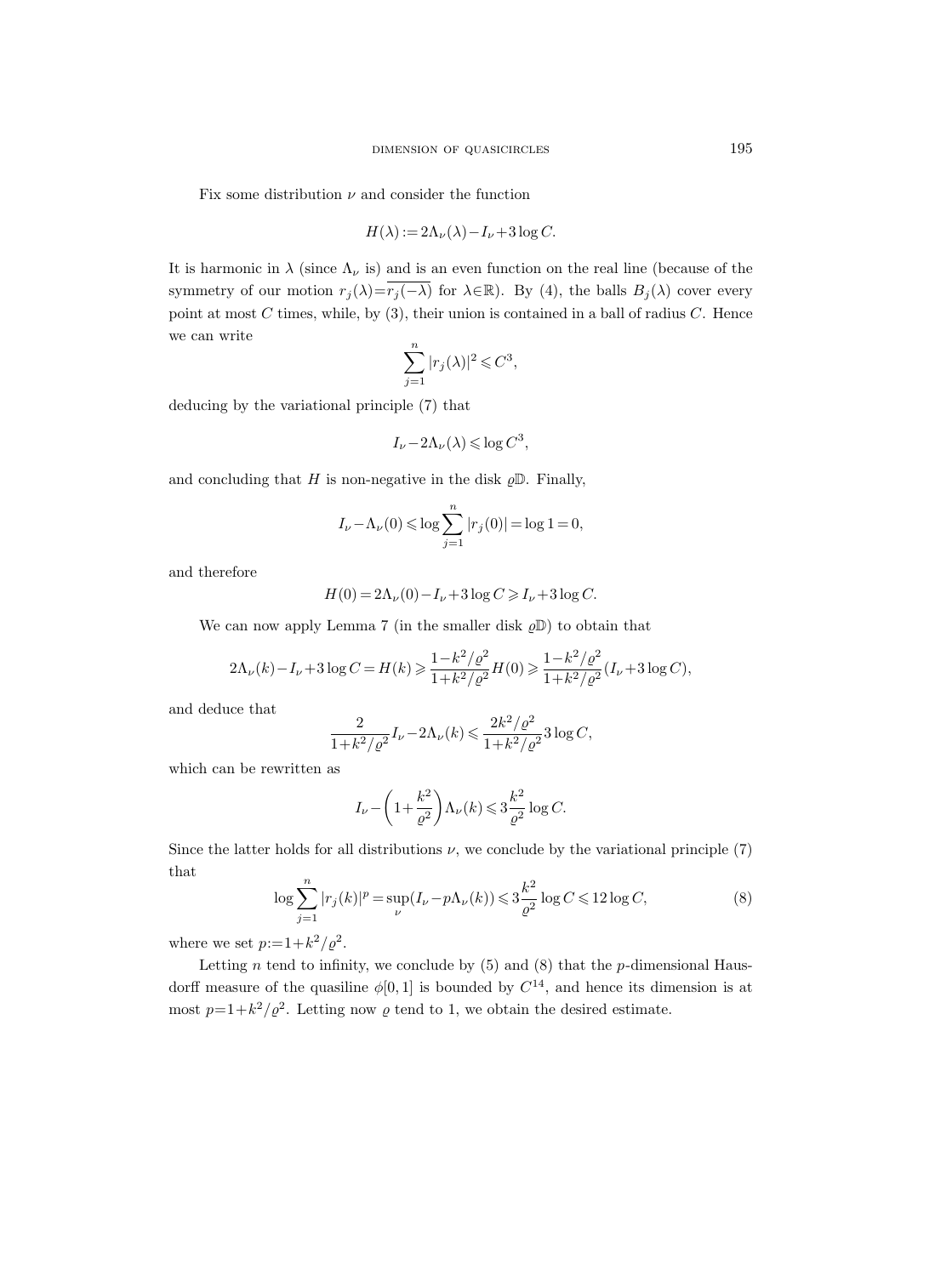196 s. SMIRNOV

#### 3. Quasisymmetric distortion

For images of subsets of the circle, the methods above cannot be applied to the full extent (since symmetrizing Beltrami preserves the image of the circle but not of particular subsets).

But if the circle is preserved (e.g. we are dealing with maps which restrict to quasisymmetric maps of the unit circle), we can work with the same symmetrized holomorphic motions, only we are exploring a direction orthogonal to the previous one. We say that a mapping of the unit circle is  $k$ -quasisymmetric if it can be extended to a k-quasiconformal map of the complex plane. Note that this quasisymmetry constant is different from the usual  $\rho$ .

In this case, if we start with a subset of the circle of dimension 1, its dimension can never be bigger than 1 when  $\lambda$  takes real values, so pressure-type quantities have zero gradient, and the same symmetric Harnack inequality gives that the k-quasisymmetric image has dimension at least  $1-k^2$  (which is the "dual" statement to the one that in the orthogonal direction we get at most  $1+k^2$ ). This and related results are discussed by Prause in [3].

If we start with a subset of the circle of dimension  $a < 1$ , we can use that its dimension will be at most 1 for real  $\lambda$ , and improve Harnack's inequality using this global information. The corresponding estimates are more complicated, and are the subject of a separate paper [4].

#### References

- [1] Astala, K., Area distortion of quasiconformal mappings. Acta Math., 173 (1994), 37–60.
- [2] Becker, J. & Pommerenke, C., On the Hausdorff dimension of quasicircles. Ann. Acad. Sci. Fenn. Ser. A I Math., 12 (1987), 329–333.
- [3] PRAUSE, I., A remark on quasiconformal dimension distortion on the line. Ann. Acad. Sci. Fenn. Math., 32 (2007), 341–352.
- [4] Prause, I. & Smirnov, S., Quasisymmetric distortion spectrum. Preprint, 2009. arXiv:0910.4723v1 [math.CV].
- [5] RUELLE, D., *Thermodynamic Formalism*. Encyclopedia of Mathematics and its Applications, 5. Addison-Wesley, Reading, MA, 1978.
- [6] Repellers for real analytic maps. Ergodic Theory Dynamical Systems, 2 (1982), 99–107.
- [7] VÄISÄLÄ, J., Lectures on n-Dimensional Quasiconformal Mappings. Lecture Notes in Mathematics, 229. Springer, Berlin–Heidelberg, 1971.